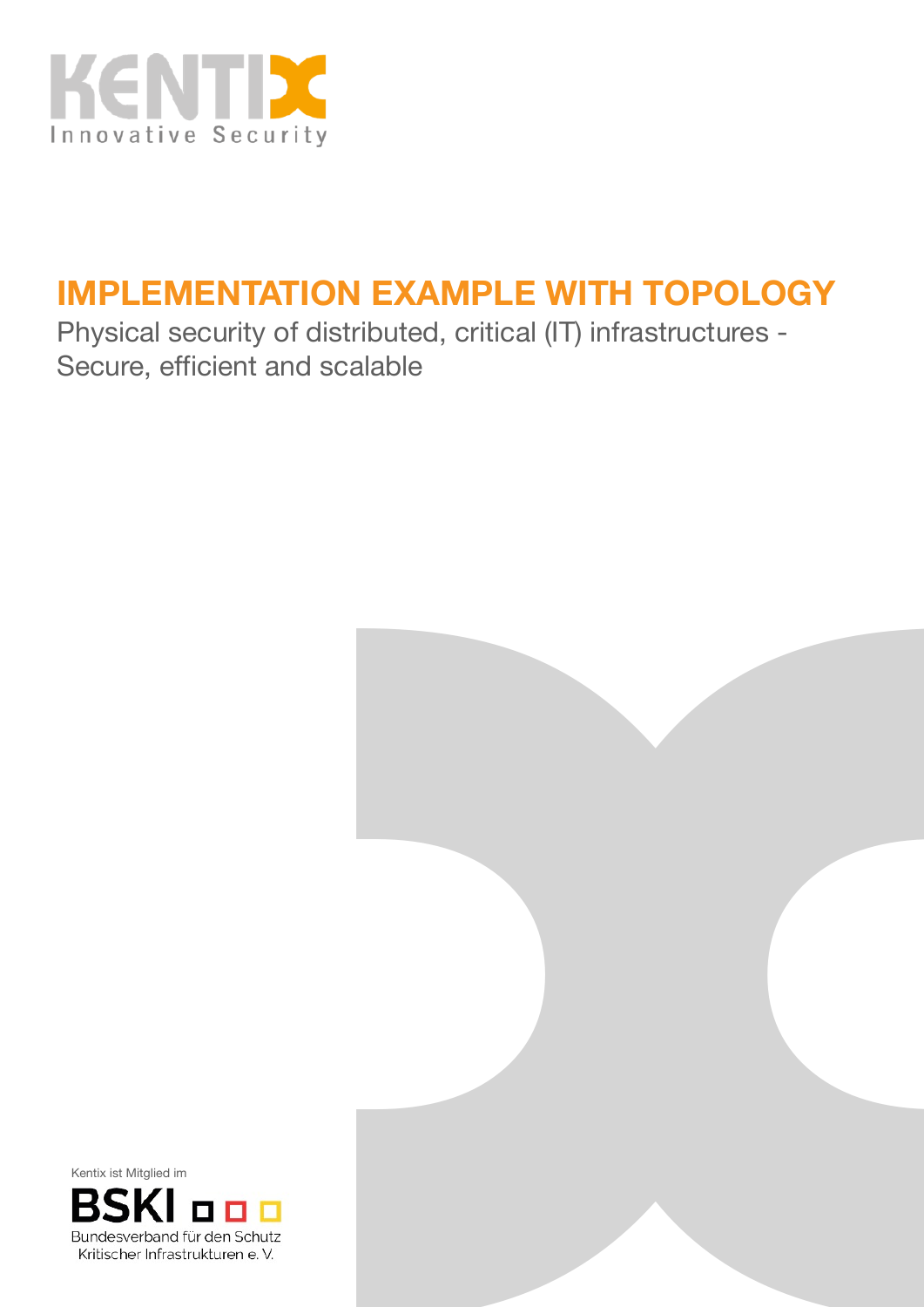

Physical security of distributed, critical (IT) infrastructures - Secure, efficient and scalable

#### **The requirement**

*The constantly growing digitalisation places special demands on companies and organisations. The aim is to achieve an appropriate level of protection in accordance with the current legal (IT basic protection) and organisational requirements, while at the same time ensuring highly available operation.* 

*The access control of the respective area to be protected and its real-time documentation*  must be established. In addition, *environmental parameters should also provide remote indications of possible error* 

#### **The Kentix system solution**

The monitoring of undesirable environmental conditions and risks in the respective room is taken over by the MultiSensor-LAN or MultiSensor-TI. Both systems reliably monitor up to 20 square metres for temperature, humidity, early fire detection, movement, sabotage, etc. With its thermal image sensor, the Multi-Sensor-TI also monitors surface temperatures of e.g. UPSs or electrical subdistributions.

To monitor leaks, one leakage sensor is connected to each MultiSensor. I/O modules accept additional digital or analogue sensors from third-party systems into the Kentix system. The Kentix AlarmManager manages the connected sensors and monitors all detected values. If threshold values are exceeded, it sends alarms to users via SNMP, email, push message and redundantly via SMS.

Access control is implemented with the Kentix online IP access control system. An IP wall reader connected to a SmartRelay module is fitted to doors with electromagnetic locks. Closing and locking contacts are also connected to the SmartRelay module to ensure permanent monitoring of the door status.

*sources, sabotage or imminent system failures (e.g. due to fire, leakage, etc.).*

*All data are clearly monitored in a dashboard from any location. Installation and operation should be cost-efficient and simple. Open interfaces allow easy integration into thirdparty systems. Absolutely free scalability, modularity and cost-effective, simple maintenance must be part of the solution concept.*

The integrated PoE splitter provides the power needed to open the lock when authorised. Entrance doors as well as doors in buildings are equipped with the Kentix wireless knob or lever handle and connected via the AccessManager. Unlimited networking of Access Manager and SmartRelay modules makes the system freely scalable across locations.

The system is managed automatically from a central location in real time via an integrated web server application and/or open interfaces. Furthermore, it is documented or, if necessary, alerted as to who, when and where access was gained. Remote opening of doors is also possible at any time thanks to the integrated software.

The simple, modern and resource-saving operation is realised by the KentixOS. KentixOS is the integrated, freely scalable and modular IoT software platform that, in addition to the web front ends, provides open interfaces for easy integration into third-party systems (ReST-API, WebHooks, SNMP, LDAP, etc.). At the same time, KentixOS is the basis for further AI analyses and visualisations.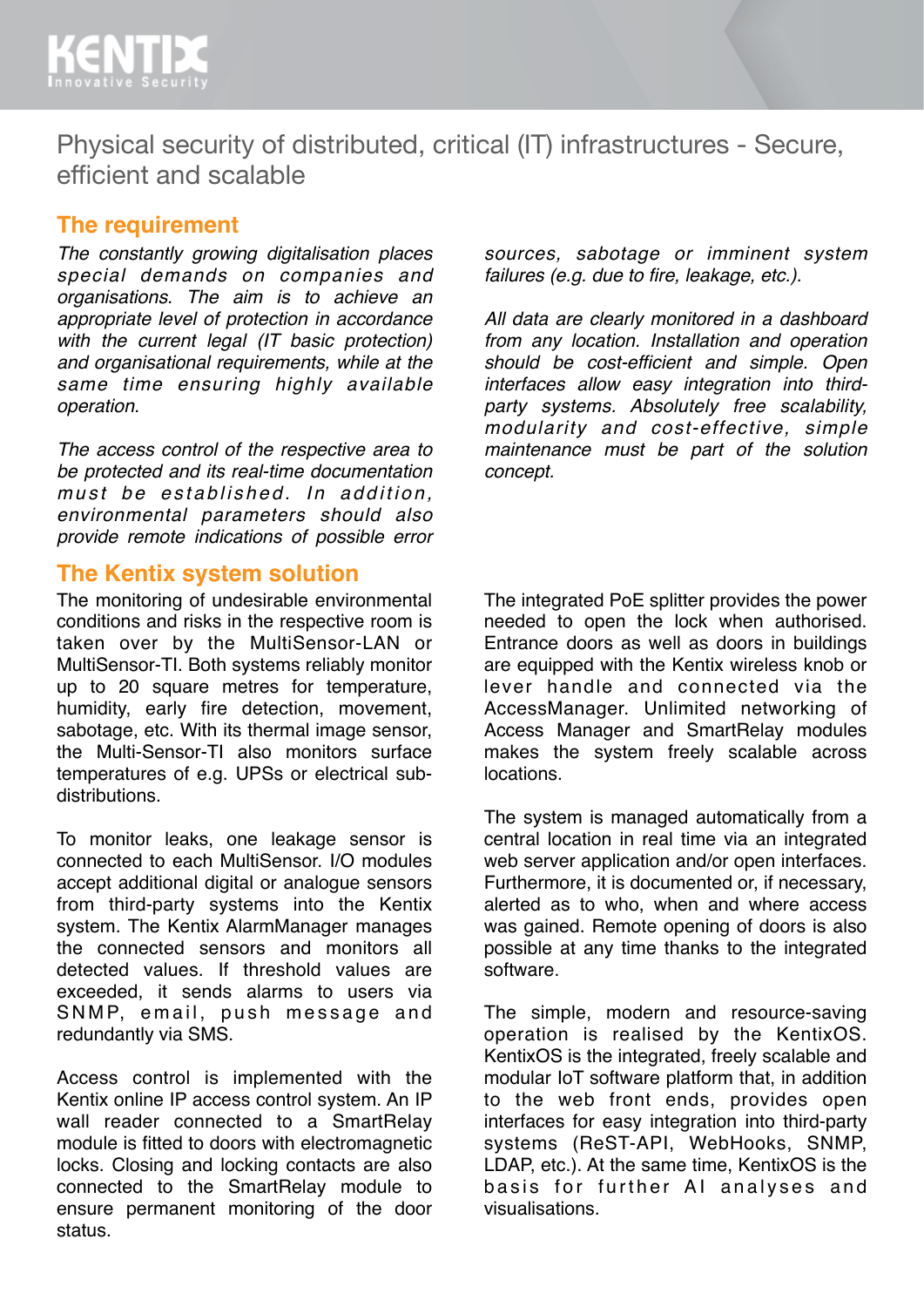# **KENTIL**

### **System topology**